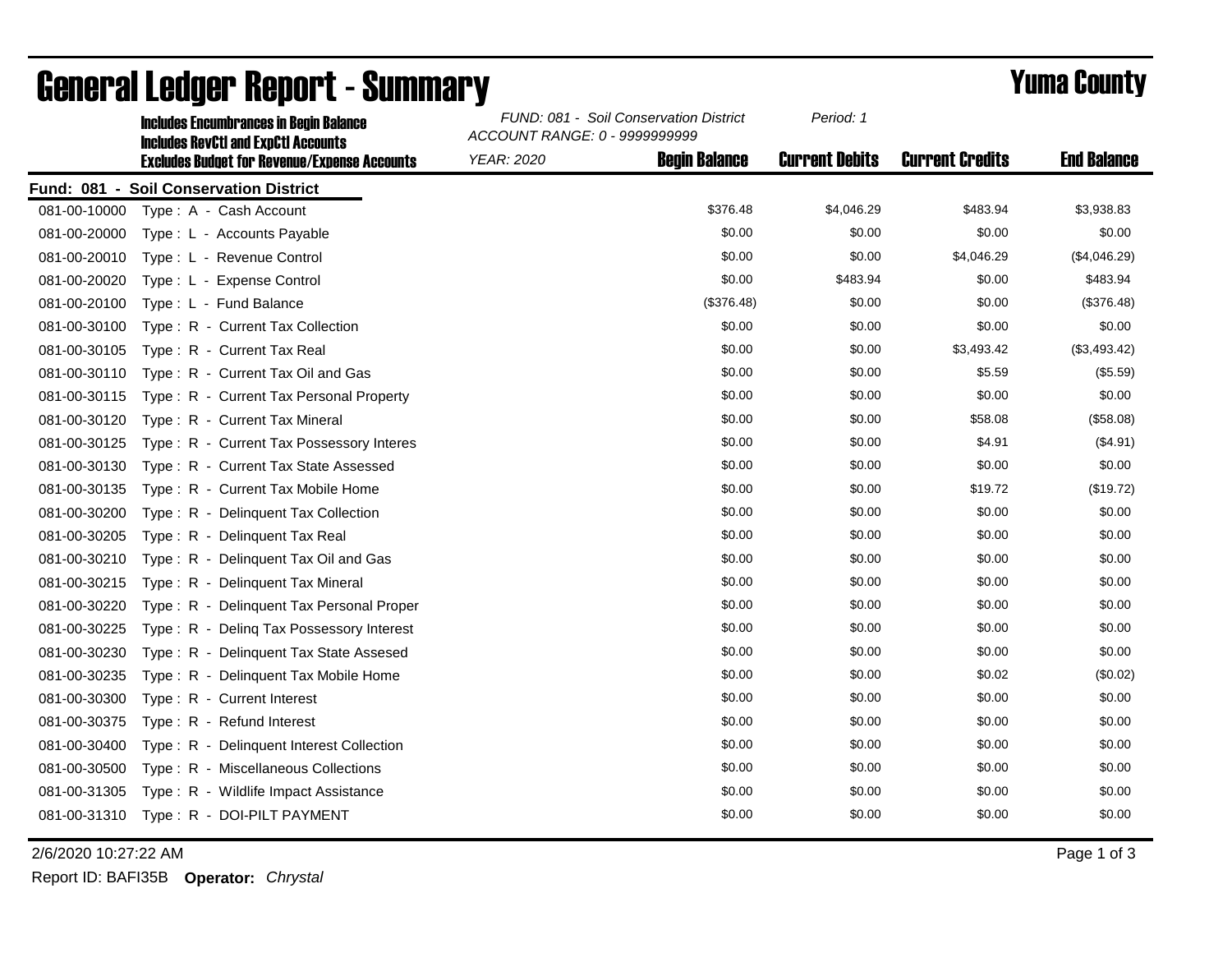|                  | <b>Includes Encumbrances in Begin Balance</b><br><b>Includes RevCtI and ExpCtI Accounts</b> |                                                     | FUND: 081 - Soil Conservation District<br>ACCOUNT RANGE: 0 - 9999999999 |                             | Period: 1             |                                  |                    |
|------------------|---------------------------------------------------------------------------------------------|-----------------------------------------------------|-------------------------------------------------------------------------|-----------------------------|-----------------------|----------------------------------|--------------------|
|                  |                                                                                             | <b>Excludes Budget for Revenue/Expense Accounts</b> | <b>YEAR: 2020</b>                                                       | <b>Begin Balance</b>        | <b>Current Debits</b> | <b>Current Credits</b>           | <b>End Balance</b> |
| <b>Fund: 081</b> |                                                                                             | - Soil Conservation District                        |                                                                         |                             |                       |                                  |                    |
| 081-00-32100     |                                                                                             | Type: R - Transfers In                              |                                                                         | \$0.00                      | \$0.00                | \$0.00                           | \$0.00             |
| 081-00-33000     |                                                                                             | Type: R - Auto Tax B Collection                     |                                                                         | \$0.00                      | \$0.00                | \$345.87                         | (\$345.87)         |
| 081-00-33100     |                                                                                             | Type: $R -$ Auto Tax A & F Collection               |                                                                         | \$0.00                      | \$0.00                | \$118.68                         | (\$118.68)         |
| 081-00-49100     |                                                                                             | Type: X - Treasurer Fees                            |                                                                         | \$0.00                      | \$107.46              | \$0.00                           | \$107.46           |
| 081-00-49401     |                                                                                             | Type: X - Transfer Out                              |                                                                         | \$0.00                      | \$0.00                | \$0.00                           | \$0.00             |
| 081-00-49500     |                                                                                             | Type: X - Checks Written / ACH Transfer             |                                                                         | \$0.00                      | \$376.48              | \$0.00                           | \$376.48           |
|                  |                                                                                             | Fund: 081 - Soil Conservation District              |                                                                         | \$0.00<br>Totals :          | \$5.014.17            | \$8,576.52                       | (\$3,562.35)       |
|                  |                                                                                             | <b>Total Fund Revenues:</b>                         | \$4.046.29                                                              | <b>Total Fund Expenses:</b> | \$483.94              | <b>Net Revenue Over Expense:</b> | \$3,562.35         |

## General Ledger Report - Summary **Example 2018** Yuma County